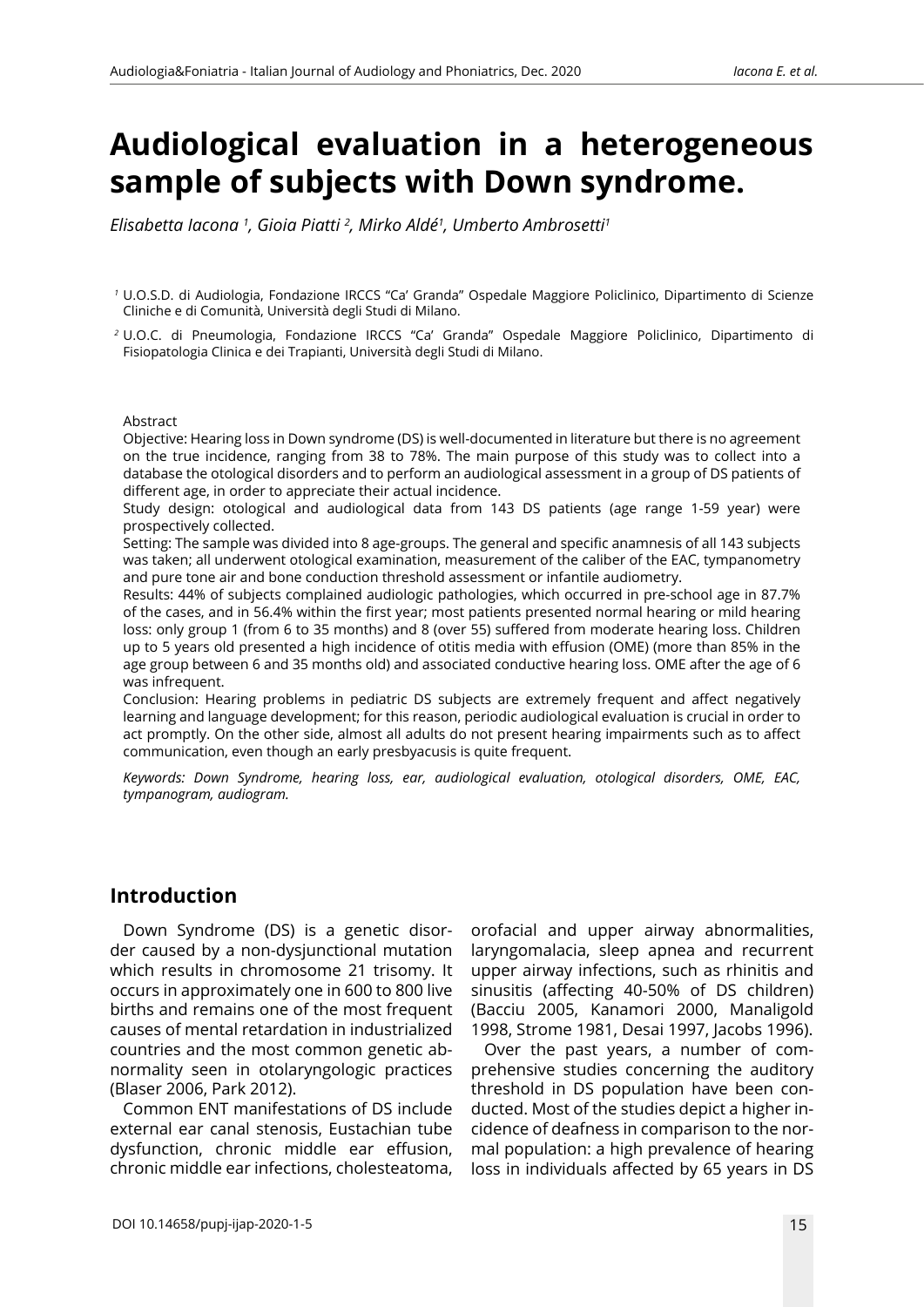is well-documented in literature, but there is no agreement on the true incidence of hearing loss in DS, ranging from 38 to 78% (Bacciu 2005, Ino 1999, Shott 2001, Brooks 1972, Balkany 1979, Cunningham 1981, Dahle 1986, Kattan 2000, McPherson 2007, Clark 1981).

Moreover, previous studies mainly concerned pediatric patients, and limited investigation has been done on the audiological status of a heterogeneous group of subject with DS.

#### **Materials and Methods**

Otological and audiological data from 143 patients affected by DS, and members of the "Vivi Down" Association, were collected; all subjects registered at the "Vivi Down" association undergo periodic general health examinations that include audiological evaluation with audiometry: the data of this study were collected during these evaluations. The study was approved by the Ethical Committee of the Foundation IRCCS "Ca' Granda" Ospedale Maggiore Policlinico (n.1550, 18-06-2009).

The general and specific anamnesis of all subjects was taken, and they all underwent otological examination, measurement of the calibre of the external auditory canal (EAC), tympanometry and pure tone air and bone conduction threshold assessment or infantile audiometry, depending on the patient's age and mental retardation.

In order to collect the participants' anamnesis, clinical data and otological evaluation as well as to make them more easily comparable, a specific multiple choice form was designed and used.

Demographic data including age, gender, degree of intellectual impairment, history of recurrent infection of the upper airways and of previous ear disease, hearing loss and use of hearing aids were recorded.

Otoscopy was performed to detect occluding ear wax and investigate the status of the outer ear canal and the tympanic membrane (TM). The status of the TM was categorized as: normal, myringosclerosis, middle ear effusion, acute middle ear otitis and perforated TM. Subjects with impacted cerumen, external or middle acute otitis were invited to be retested after resolution of the problems through drug therapy and removal of ear wax. The EAC diameter was measured with auricular perfectly introducible in the cartilaginous portion of the EAC (Park 2012). In order to confirm these data with repeat measurement with another technique: we used the silicone paste for hearing aids prints and reset the EAC diameters, but we did not find significant difference.

To overcome the varying levels of developmental skills of DS that might have affected their ability to participate in age-appropriate audiometric tests, an expert audiologist did an informal assessment of mental levels prior and during audiometric testing to choose the most appropriate method for the examination.

Conventional pure tone audiometry was performed, and air conduction thresholds were obtained for octave frequencies 0.25-8 KHz and, for most subjects, at 3 and 6 KHz. Bone conduction thresholds were obtained for the octave frequencies 0.25-4 KHz. Pure tone thresholds were defined as the minimum hearing level at which the subject responded at least three times on ascending trials. The infantile audiometry, instead, consisted of obtaining conditioning threshold for frequencies between 0.25 and 4 KHz.

All collaborative subjects were tested in a sound-insulated test chamber with Amplaid A321 Twin Channel audiometer using TDI-1 49 earphones. All young children and non-collaborative were tested in a sound-insulated chamber with conditioning audiometry with Amplaid A315 audiometer. When indicated, narrow-band noise was used for pure-tone air and bone conduction audiometry.

The degree of hearing loss was calculated according to the mean value of thresholds at 500, 1000 and 2000 Hz and categorized in: normal (< 25 dB), mild (from 26 to 40 dB), moderate (from 41 to 60 dB), severe (from 61 to 90 dB) and profound (> 91 dB) (Clark 1981).

Hearing loss was categorized as conductive, sensorineural and mixed hearing loss: conductive hearing loss was confirmed with the presence of an air-bone (AB) gap greater than 10 dB on auditory test or on click and tone burst evoked ABR (Auditory Brainstem Response)-threshold data for pediatric and non-collaborative patients (under 36 months).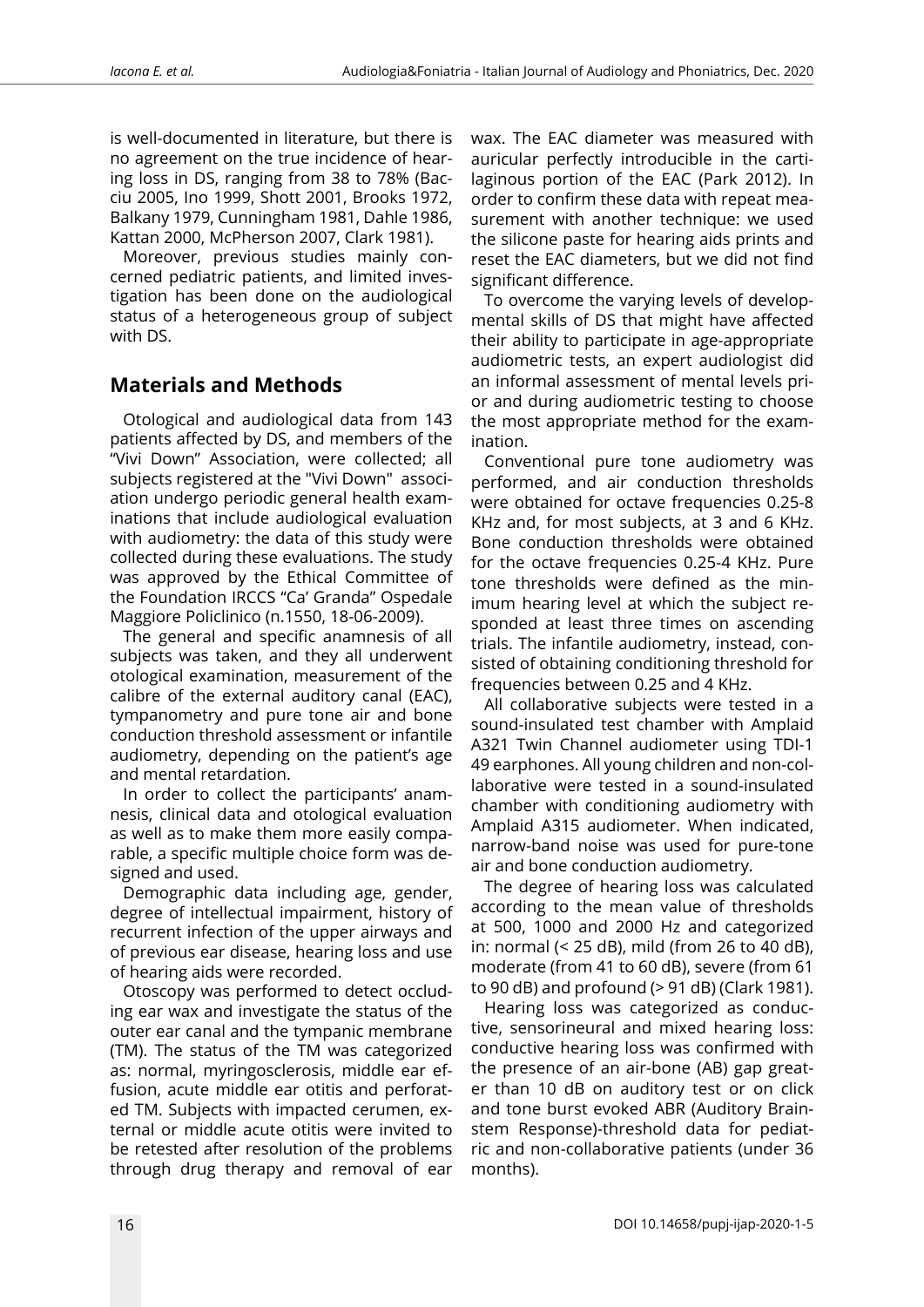Moreover, all patients were subjected to speech audiometry with an infantile list of bisyllabic words elaborated by Bocca Pellegrini through Amplaid 321 Twin Channel to evaluate speech detection (Bocca 1950). Standard tympanometry with 220 Hz probe tones was performed with Amplaid 720 to evaluate the tympanogram and to define the stapedial reflex's threshold with contra-lateral stimulation.

Regarding the evaluation of benefits of the hearing aid (HA), patients with HA were also submitted to tone audiometry with WARBLE stimulus and to speech audiometry with the list of bysillabic word by Bocca Pellegrini.

## **Results**

Of the 143 subjects recruited to the study, 60 were females. The age varied from 1 to 59 years old. The chromosome map analysis revealed that 134 patients were affected by free chromosome 21 trisomy (93.7%), 3 by translocation trisomy (2.1%) and 6 by mosaic (4.2%). One hundred forty subjects were caucasian (97.9 %), 1 was Hispanic (0.7%), 1 black race (0.7 %) and 1 mestizo (0.7%). Not all patients recruited were subjected to all evaluations, as expected by the protocol of the study, due to the individual variability of mental retardation, collaboration and reliability. The percentage data will therefore be used instead of the absolute values.

Recurrent upper airway infections were reported by 24.6% of patients, 64.7% of them were under 15 years old.

Familiarity (amongst first degree relatives) for deafness was present in 12.7% of the subjects; 2.3% of the patients had past or current occupational noise exposure.

Audiological pathologies were reported in 44%, occurring in pre-school age in 87.7% of the cases, and in 56.4% within the first year. Only 3% of the subjects had hearing aid, with a quantitative profit satisfactory in 66.7% of the cases and optimal in the rest.

The sample studied was not homogeneous and it was affected by the age-related susceptibility to effusive episodes and hearing loss. In order to obtain a better interpretation of the results, the sample was therefore divided into age-groups (table 1) according to the Erikson states of Psychosocial Development (Erikson 1963).

An age-related stratification of the EAC dimensions was also carried out, due to its high variability according to the age, because of facial growth. The results are reported in table 2.

The otoscopic objectivity results have been separated according to age and ear side, as reported in table 3.

| Group          | Age                            | Number of people in the group |
|----------------|--------------------------------|-------------------------------|
| 1              | Infancy (0-23 months)          | 5                             |
| 2              | Early childhood (24-47 months) | 5                             |
| 3              | Pre-school age (48-59 months)  | 6                             |
| $\overline{4}$ | School age (5-12 years)        | 25                            |
| 5              | Adolescence (13-19 years)      | 28                            |

Table 1 Sample groups subdivided according to the Erikson states of Psychosocial Development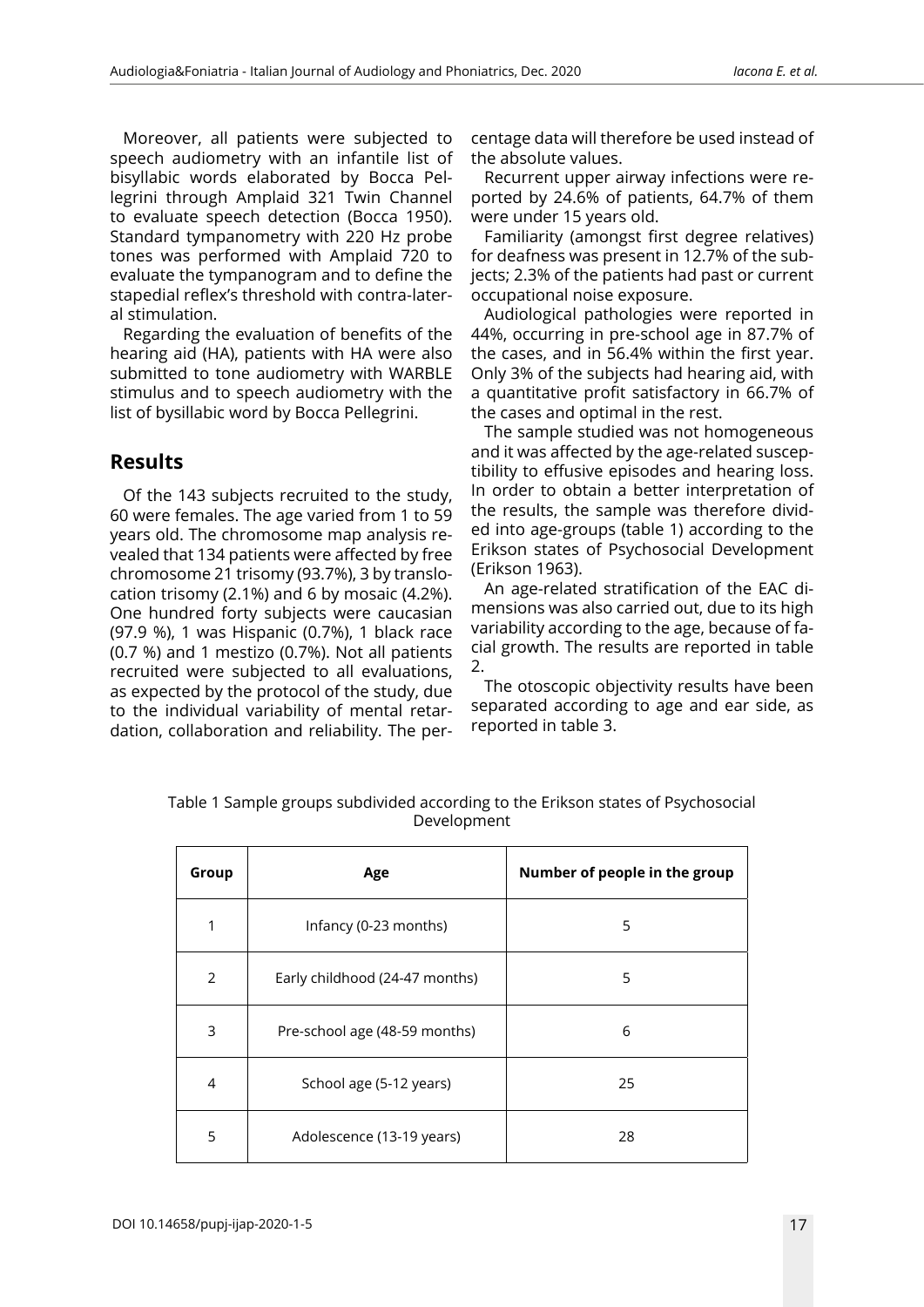| 6 | Early adulthood (20-39 years) | 31 |
|---|-------------------------------|----|
| 7 | Adulthood (40-64 years)       | 43 |
| 8 | Maturity (over 65 years)      |    |

Table 2. Average of the EAC dimensions according to ear side and age group.

| Group           | <b>Dimension of EAC</b> | <b>Normal value</b> |
|-----------------|-------------------------|---------------------|
| 1               | $2.57 \pm 0.35$         | >4                  |
| $\overline{2}$  | $2.89 \pm 0.65$         |                     |
| 3               | 3.59±0.84               | 3.2 to 7.1          |
| $\overline{4}$  | $4.06 \pm 0.66$         |                     |
| $5 - 6 - 7 - 8$ | $4.35 \pm 1.13$         | 5.99-7.79           |

Table 3. Otoscopic objectivity, classified according to age and ear side.

|                | Normal (%)  |          | Myringosclerosis (%) |      | <b>OME</b> (%) |             | Perforated TM (%)   |             |
|----------------|-------------|----------|----------------------|------|----------------|-------------|---------------------|-------------|
| Group          | ${\sf R}$   | L        | $\mathsf{R}$         | L    | ${\sf R}$      | L           | ${\sf R}$           | L           |
| 1              | $\mathbf 0$ | 28.6     | 7.15                 | 7.15 | 85.7           | 57.1        | $\mathsf 0$         | $\pmb{0}$   |
| 2              | $\mathbf 0$ | 66.716.6 | 16.6                 | 11.1 | 66.7           | 11.1        | $\mathsf 0$         | $\pmb{0}$   |
| 3              | 14.8        | 81.5     | 33.3                 | 9.25 | 18.5           | $\mathbf 0$ | $\mathsf 0$         | $\mathsf 0$ |
| 4              | 41.2        | 83.3     | 26.5                 | 8.35 | $\mathsf 0$    | $\mathbf 0$ | 5.9                 | $\mathbf 0$ |
| 5              | 41.2        | 89.5     | 29.4                 | 5.25 | $\mathbf 0$    | $\mathbf 0$ | $\mathsf{O}\xspace$ | $\mathbf 0$ |
| $6\,$          | 50.0        | 70.0     | 25.0                 | 15.0 | $\mathbf 0$    | $\mathbf 0$ | $\mathsf 0$         | $\pmb{0}$   |
| $\overline{7}$ | 44.4        | 66.7     | 27.8                 | 16.7 | $\mathbf 0$    | $\mathbf 0$ | 0                   | $\mathbf 0$ |
| $\,8\,$        | 29.6        | 72.7     | 27.2                 | 11.4 | 14.7           | 3.8         | 0.8                 | $\mathbf 0$ |

OME= Otitis wuth Effusion; TM =Tympanic Membrane; R= Right; L=Left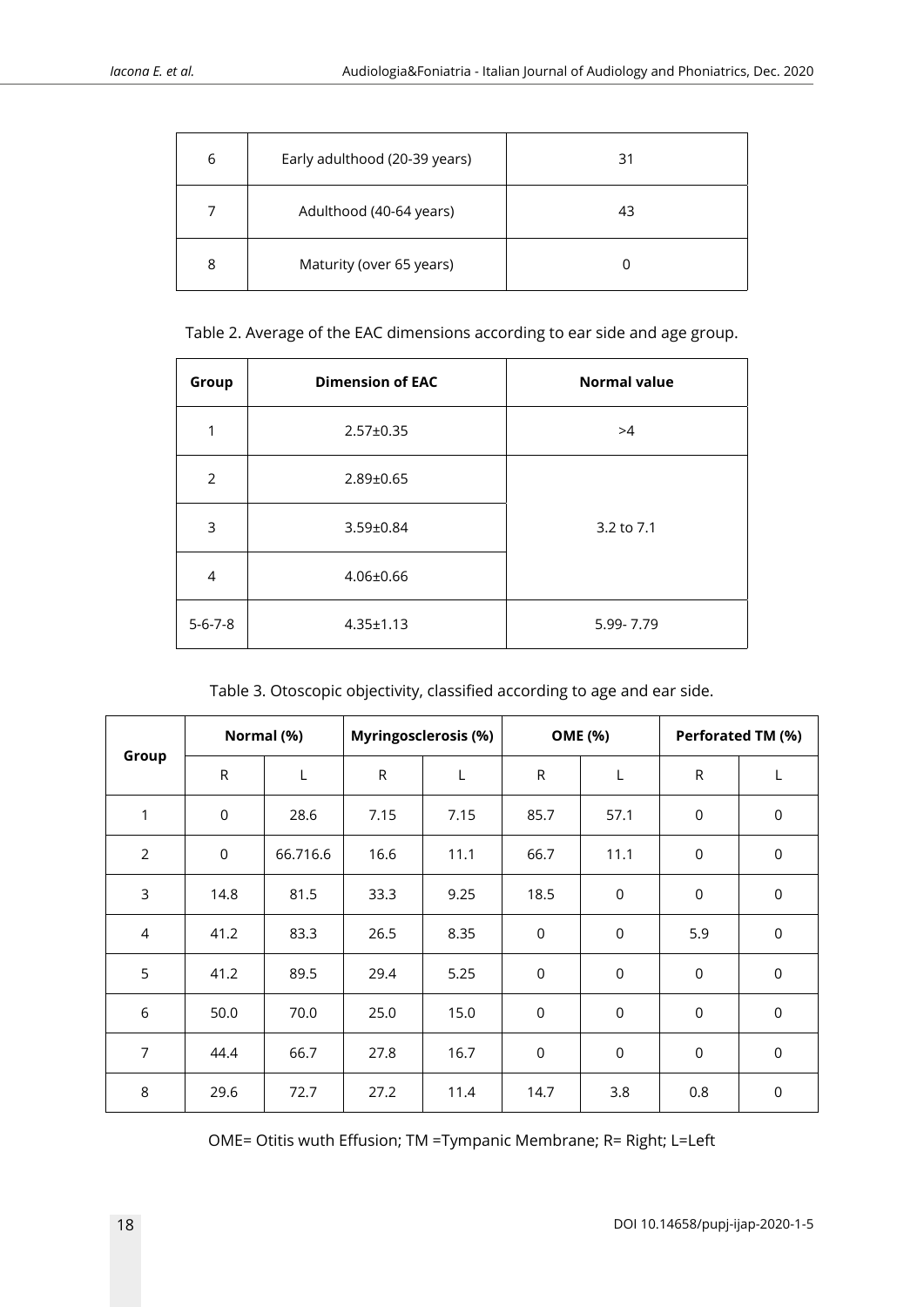Patients underwent either a conventional pure tone audiometric test (PTA), in silent cabin, or a conditioned-orienting-response audiometric examination (in free field with peep show or with headphones and play audiometry), coherent to the age and collaboration. In group 1 only a conditioned peep show in free field was carried out; whereas a child (10%) among those aged from 3 to 5 years old managed to perform the audiometric exam with headphones and play audiometry. The mean of the tone thresholds for each frequency, obtained with the exam in free field, was subsequently calculated. Similarly, also the mean of the air and bone conducted thresholds was calculated, for each frequency, with conventional tone audiometry and play audiometry depicts the results according to age group and ear side. The patients' classification according to the PTA mean values (based on the mean values at 500, 1000, 2000 and 4000 Hz), left and right when not in free field, are illustrated in the tables 4a and 4b. Most patients presented normal hearing or mild hearing loss. Only group 1 and 8 suffered from moderate hearing loss. Two patients had a unilateral left deafness. In table 5 the percentages of the three tympanogram types, are portrayed.

Speech detection thresholds, speech reception thresholds and speech recognition thresholds, according to age, gained with a disyllabic speech audiometry test where compared with the results obtained using the verbal tasks and motor responses test (VTMR). The results are portrayed in table 6.

Patients with sensorineural or mixed hearing loss from middle to deep and with speech discrimination <60% at intensity of a 60 dBn-HL and would therefore benefit from the use of hearing aids were 23% but only 18.8% of these (4.2% of the entire sample) used hearing aids; in these cases, the quantitative and qualitative performance of hearing aids was satisfactory.

| Group          | 250               | 500               | 1000              | 2000              | 4000             | 8000        |  |
|----------------|-------------------|-------------------|-------------------|-------------------|------------------|-------------|--|
| $\mathbf{1}$   | $45 \pm 10.5$     | $44.73 \pm 9.33$  | $41.55 \pm 7.87$  | $39.8 \pm 8.38$   | $40.08 \pm 8.38$ |             |  |
| $\overline{2}$ | $32.37 \pm 7.4$   | $30.92 \pm 7.24$  | $26.98 \pm 12.92$ | $22.24 \pm 10.51$ | 23.16±12.02      |             |  |
| 3              | $28.49 \pm 12.32$ | $26.67 \pm 10.46$ | $24.3 \pm 11.28$  | $24.53 \pm 15.32$ | 27.38±16.14      | 33.75±18.47 |  |
| $\overline{4}$ | $35 \pm 14.4$     | $33.7 \pm 14.72$  | $31.95 \pm 15.74$ | $30.39 \pm 17.11$ | 35.95±17.03      | 61.67±26.57 |  |
| 5              | $34.77 \pm 14.83$ | $32.5 \pm 13.54$  | $30.65 \pm 12.78$ | $30.65 \pm 12.23$ | 40.34±14.49      | 60±17.86    |  |
| 6              | $35 \pm 7.63$     | $33.33 \pm 7.9$   | $31.11 \pm 5.58$  | $30.56 \pm 8.13$  | 36.11±14.03      | 60±24.15    |  |
| $\overline{7}$ | $50 \pm 22.98$    | $45 \pm 10.84$    | $48 \pm 19.51$    | $50 \pm 22.98$    | 55±16.05         | 96.67±2.89  |  |
| Air Conduction |                   |                   |                   |                   |                  |             |  |

Table 4a P.T.A. (right ear).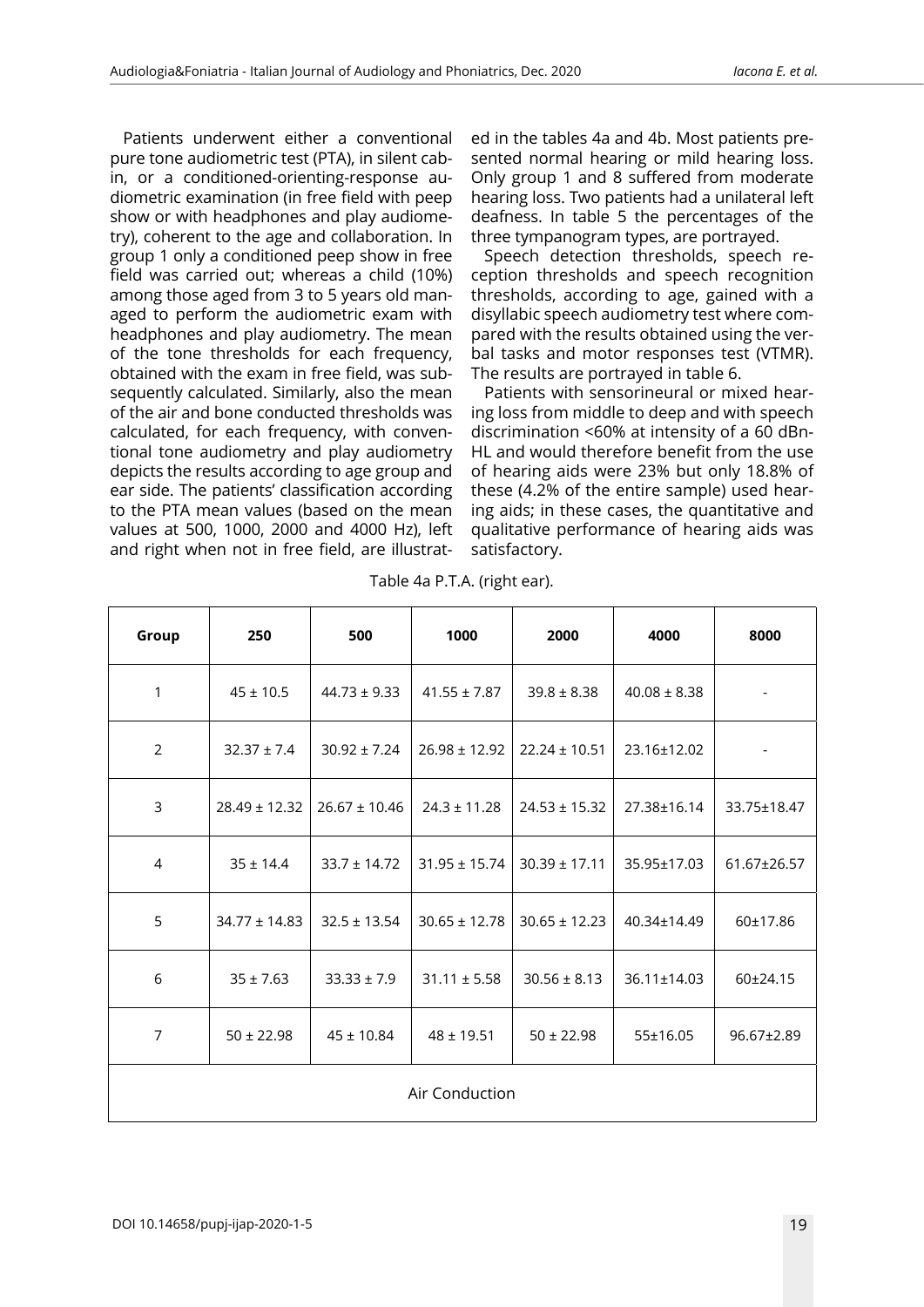| Group                  | 250               | 500               | 1000              | 2000              | 4000              | 8000 |  |
|------------------------|-------------------|-------------------|-------------------|-------------------|-------------------|------|--|
| 1                      | 10± 2.59          | $10 \pm 3.27$     | 10±4.11           | $10 \pm 5.97$     | 10±3.19           |      |  |
| $\overline{2}$         | $11.07 \pm 2.33$  | $11.21 \pm 2.33$  | $11.52 \pm 3.6$   | $13.31 \pm 6.99$  | $13.11 \pm 7.23$  |      |  |
| $\overline{3}$         | $13.05 \pm 3.78$  | $14.38 \pm 6.8$   | $15.3 \pm 10.63$  | $17.19 \pm 11.69$ | $19.69 \pm 11.9$  |      |  |
| 4                      | $18.52 \pm 9.11$  | $18.75 \pm 11.62$ | $21.56 \pm 17.29$ | $21.88 \pm 18.88$ | $27.81 \pm 18.35$ |      |  |
| 5                      | $19.37 \pm 17.89$ | $20.36 \pm 16.66$ | $21.25 \pm 16.59$ | $24.64 \pm 15.51$ | $33.93 \pm 18.63$ |      |  |
| 6                      | $16.99 \pm 7.91$  | $18.33 \pm 5.16$  | $20.83 \pm 7.36$  | $21.67 \pm 11.69$ | $30.83 \pm 19.34$ |      |  |
| $\overline{7}$         | $25.67 \pm 20.21$ | $28.33 \pm 14.43$ | $33.33 \pm 23.09$ | $45 \pm 25.98$    | $56.67 \pm 16.07$ |      |  |
| <b>Bone Conduction</b> |                   |                   |                   |                   |                   |      |  |

Table 4b P.T.A. (left ear).

| Group          | 250               | 500               | 1000              | 2000              | 4000              | 8000              |  |
|----------------|-------------------|-------------------|-------------------|-------------------|-------------------|-------------------|--|
| 1              | $45 \pm 10.5$     | $45 \pm 9.33$     | $41.55 \pm 7.87$  | $40.07 \pm 8.38$  | $39.8 \pm 8.38$   |                   |  |
| $\overline{2}$ | $31.19 \pm 8.15$  | $29.6 \pm 7.95$   | $25.79 \pm 13.49$ | $21.58 \pm 10.33$ | $21.84 \pm 10.44$ |                   |  |
| 3              | $31.67 \pm 18.02$ | $30 \pm 18.1$     | $26.11 \pm 17.51$ | $25.56 \pm 17.76$ | $26.95 \pm 18.96$ | $38.75 \pm 21.34$ |  |
| $\overline{4}$ | $33.04 \pm 11.12$ | $30.87 \pm 11.45$ | $29.58 \pm 14$    | $26.7 \pm 12.29$  | $33.78 \pm 13.57$ | $58.75 \pm 25.33$ |  |
| 5              | $31.9 \pm 11.29$  | $29.92 \pm 9.87$  | $28.98 \pm 10.5$  | $29.59 \pm 10.36$ | $37.92 \pm 11.76$ | $62.17 \pm 18.33$ |  |
| 6              | $38.75 \pm 7.01$  | $37.5 \pm 8.65$   | $33.75 \pm 5.59$  | $31.88 \pm 10.06$ | $36.25 \pm 11.53$ | $66.67 \pm 12.58$ |  |
| $\overline{7}$ | $50 \pm 17.78$    | $51 \pm 14.31$    | $54 \pm 14.31$    | $53 \pm 12.59$    | $55 \pm 16.05$    | 100               |  |
| Air Conduction |                   |                   |                   |                   |                   |                   |  |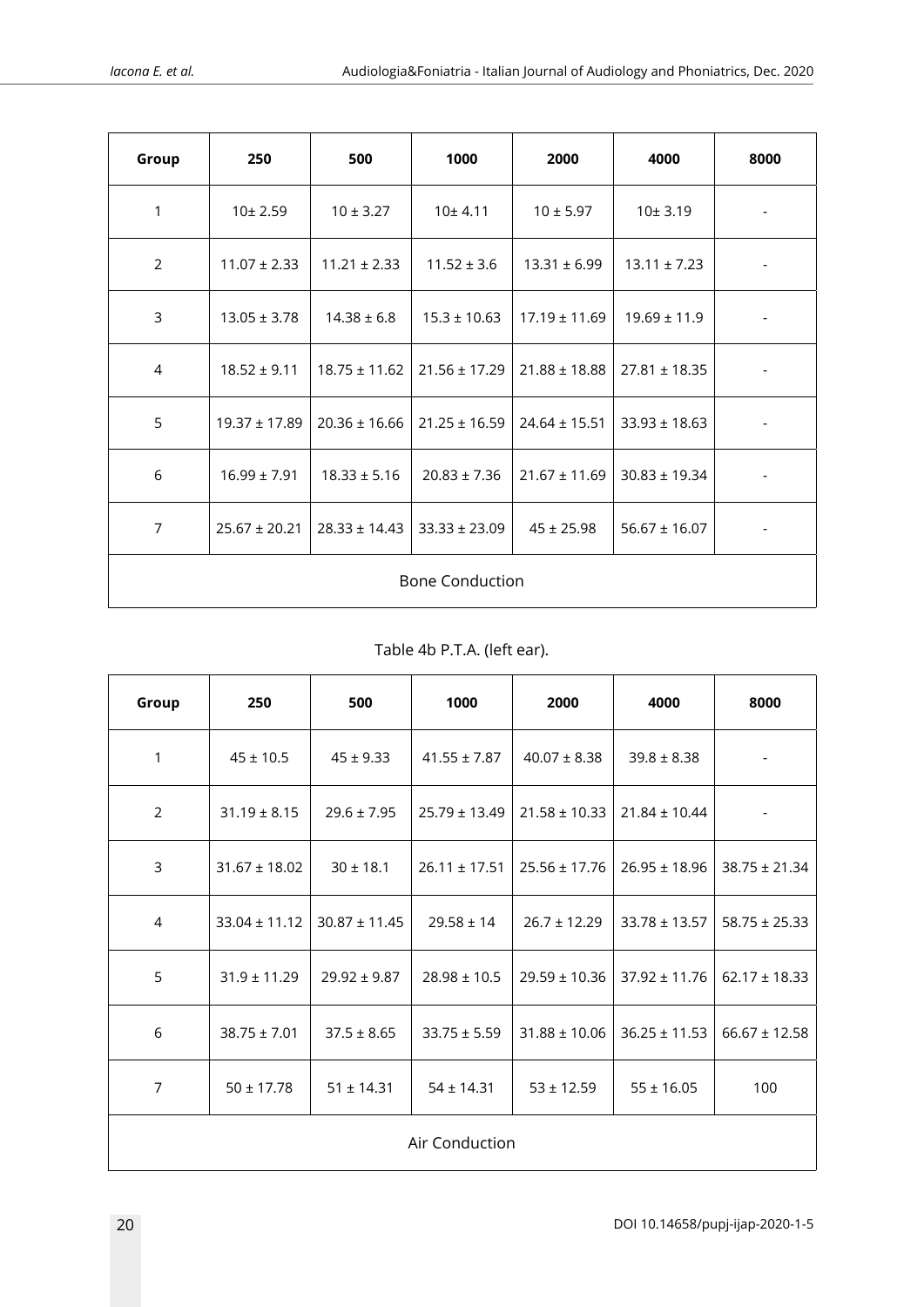| Group                  | 250               | 500               | 1000              | 2000              | 4000              | 8000 |  |
|------------------------|-------------------|-------------------|-------------------|-------------------|-------------------|------|--|
| 1                      | $10.2 \pm 2.12$   | 10± 2.71          | 10±3.91           | 10±5.12           | 10±3.37           |      |  |
| $\overline{2}$         | $10.9 \pm 2.49$   | $11.21 \pm 2.33$  | $11.52 \pm 3.6$   | $13.25 \pm 7.82$  | $13.11 \pm 7.23$  |      |  |
| $\overline{3}$         | $11.98 \pm 3.66$  | $12.14 \pm 3.78$  | $11.79 \pm 3.17$  | $13.93 \pm 5.61$  | $16.07 \pm 8.36$  |      |  |
| 4                      | $16.05 \pm 3.87$  | $18.44 \pm 8.11$  | $20.31 \pm 14.43$ | $19.06 \pm 13.32$ | $26.25 \pm 15.11$ |      |  |
| 5                      | $15.52 \pm 8.18$  | $16.25 \pm 7.89$  | $17.50 \pm 9.18$  | $22.68 \pm 11.43$ | $30.00 \pm 15.34$ |      |  |
| 6                      | $19.37 \pm 17.98$ | $20.00 \pm 7.91$  | $20.00 \pm 7.91$  | $21.00 \pm 11.40$ | $28.00 \pm 16.81$ |      |  |
| $\overline{7}$         | $25.67 \pm 20.21$ | $31.67 \pm 20.21$ | $35.00 \pm 25.98$ | $43.33 \pm 23.09$ | $53.33 \pm 18.93$ |      |  |
| <b>Bone Conduction</b> |                   |                   |                   |                   |                   |      |  |

Table 5 Percentage of tympanograms classified for type

| Age              | $\boldsymbol{\mathsf{A}}$ |             |       | $\mathbf B$ | $\mathsf{C}$ |      |  |
|------------------|---------------------------|-------------|-------|-------------|--------------|------|--|
|                  | Right                     | Left        | Right | Left        | <b>Right</b> | Left |  |
| $\mathbf{1}$     | $\mathbf 0$               | $\mathbf 0$ | 100   | 85.7        | $\mathsf 0$  | 14.3 |  |
| $\overline{2}$   | $\mathbf 0$               | $\mathsf 0$ | 88.9  | 77.7        | 11.1         | 22.3 |  |
| $\mathsf{3}$     | 15.4                      | 23.1        | 58.3  | 58.3        | 41.7         | 41.7 |  |
| 5                | 25                        | 33.3        | 25    | 33.3        | 50           | 33.3 |  |
| $\boldsymbol{6}$ | 47.1                      | 55.6        | 23.5  | 11.1        | 29.4         | 33.3 |  |
| $\overline{7}$   | 35                        | 45          | 20    | 20          | 45           | 35   |  |
| $\,8\,$          | 62.5                      | 62.5        | 15.6  | 12.5        | 21.9         | 25.0 |  |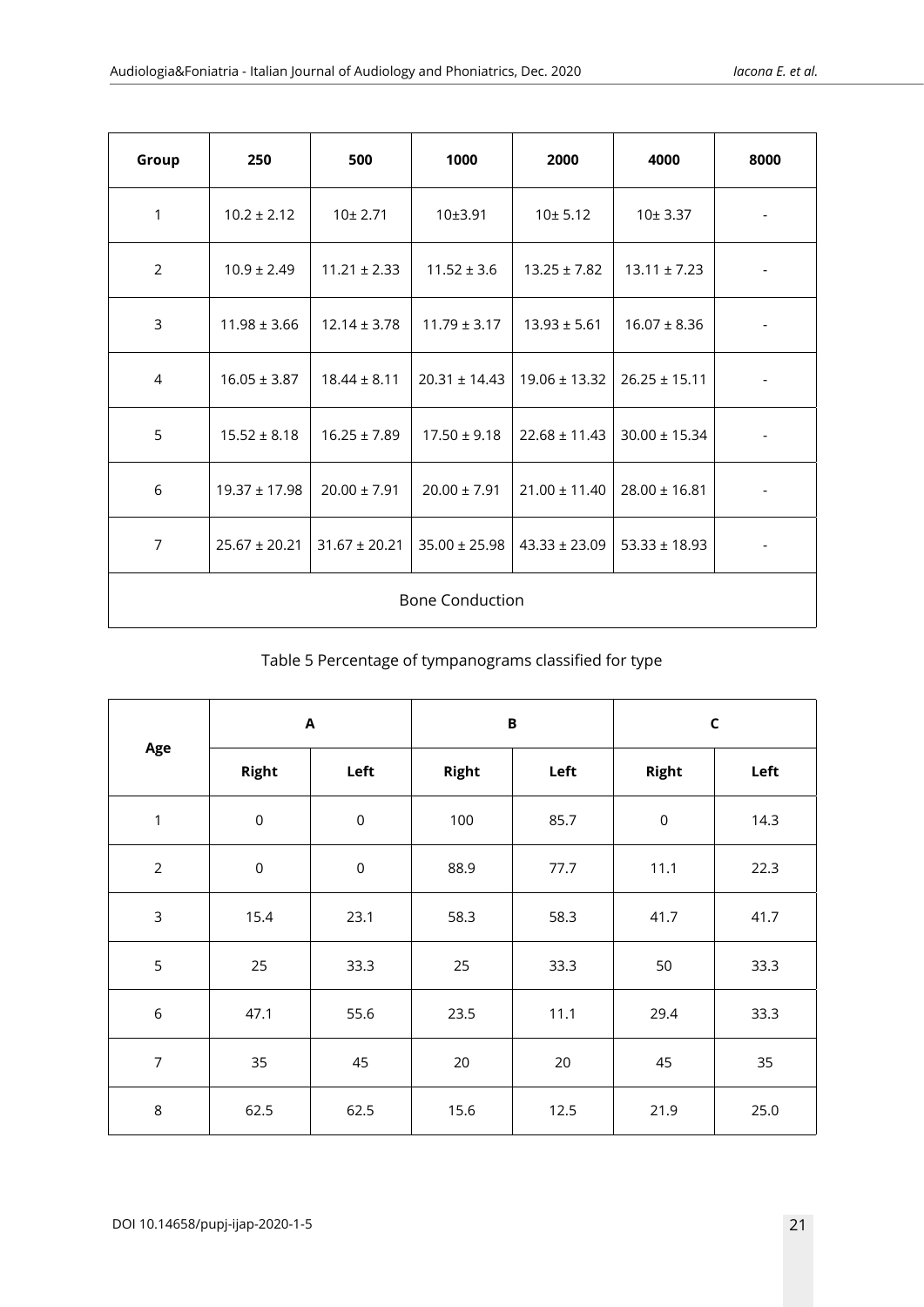| Group          | P.T.A.<br>0.5, 1, 2 KHz $(d)$<br>bisyllabic |                      |                       | <b>Speech Detection</b><br>Threshold (dB) |                      | <b>Speech Reception</b><br>(dB) |                      | <b>Speech Recognition</b><br>Threshold (dB) |  |
|----------------|---------------------------------------------|----------------------|-----------------------|-------------------------------------------|----------------------|---------------------------------|----------------------|---------------------------------------------|--|
|                |                                             |                      | <b>VTRM</b>           | bisyllabic                                | <b>VTRM</b>          | bisyllabic                      | bisyllabic           | <b>VTRM</b>                                 |  |
| 1              | N.R.                                        | N.R.                 | N.R.                  | N.R.                                      | N.R.                 | N.R.                            | N.R.                 | N.R.                                        |  |
| 2              | $20.97 \pm$<br>8.12                         | $20.42 \pm$<br>6.67  | 20.42<br>$(\pm 6.67)$ | $32.92 \pm$<br>8.73                       | 34.06 $\pm$<br>8.48  | 53.75 $\pm$<br>14.10            | $45 \pm 13.6$        | $20.97 \pm$<br>8.12                         |  |
| 3              | $19.92 \pm$<br>$3.32*$                      | $23.64 \pm$<br>9.24  | $23.64 \pm$<br>9.24   | $34.55 \pm$<br>11.28                      | $35.00 \pm$<br>10.72 | 50.00 $\pm$<br>13.60            | 45.45 $\pm$<br>9.07  | $19.92 \pm$<br>$3.32*$                      |  |
| $\overline{4}$ | $29.63 \pm$<br>11.93                        | $23.33 \pm$<br>8.66  | $23.33 \pm$<br>8.66   | $34.44 \pm$<br>10.14                      | $30 \pm 11.47$       | 51.11 $\pm$<br>16.16            | $38.89 \pm$<br>11.67 | $29.63 \pm$<br>11.93                        |  |
| 5              | $27.87 \pm$<br>9.40                         | $30.00 \pm$<br>9.52  | $30.00 \pm$<br>9.52   | 41.18 $\pm$<br>8.93                       | $37.50 \pm$<br>7.91  | 56.76 $\pm$<br>11.45            | 46.47 $\pm$<br>6.32  | $27.87 \pm$<br>9.40                         |  |
| 6              | $31.67 \pm$<br>0.00                         | $30.00 \pm$<br>0.00  | $30.00 \pm$<br>0.00   | $35.00 \pm$<br>0.00                       | $35.00 \pm$<br>0.00  | 40.00 $\pm$<br>0.00             | 40.00 $\pm$<br>0.00  | $31.67 \pm$<br>0.00                         |  |
| 7              | $45.83 \pm$<br>0.01                         | $62.50 \pm$<br>10.61 | 62.50 $\pm$<br>10.61  | $77.50 \pm$<br>10.61                      | 65.00 $\pm$<br>7.07  | $97.50 \pm$<br>10.61            | $77.50 \pm$<br>10.61 | 45.83 $\pm$<br>0.01                         |  |
| Total          | $29.32 \pm$<br>11.93                        | $31.64 \pm$<br>11.80 | $31.64 \pm$<br>11.80  | 42.6 $\pm$<br>12.85                       | $39.42 \pm$<br>11.10 | 58.18 $\pm$<br>16.46            | 48.88 $\pm$<br>12.45 | $29.31 \pm$<br>9.96                         |  |

Table 6 Comparison between the mean speech detection thresholds. Speech reception thresholds and speech recognition thresholds, according to age, gained with a bisyllabic speech audiometry test and a speech test using verbal tasks and motor responses (VTMR).

# **Discussion**

This study comprises of a large population of patients affected by DS, heterogeneous for age and social integration, as opposed to other studies, which are mostly focused on institutionalized subjects or children (Epstein 1991, Brown 1989, Dahle 1986, McPherson 2007, Hildmann 2002, Maatta 2006, Lott 2010, Mitchell 2003,). Children up to 5 years old, in accordance to other authors, present a high incidence of serous otitis media (more than 85% in the age group between 6 and 35 months old) and associated conductive hearing loss (Dahle 1986, McPherson 2007, Hildmann 2000, Maatta 2006, Mitchell 2003). A Norwegian study presents an incidence of 38% in 8 year-old children (Austeng 2013). According to our sample however, OME after the age of 6 is infrequent. According to Shibahara and Sando, the increased incidence of OME is secondary to an anomalous cartilaginous portion of the Eustachian tube (Shibahara 1989).

The immitance audiometry test resulted mostly influenced by the age of the patient. It is known that children are more susceptible to otitis media with effusion due to the tubaric and immune system immaturity, where 100% of group 1 and nearly 90% of group 2 present a type B tympanogram. On the other side, over 55-year-old patients tended to have a type C tympanogram (80%). However, these results might be overestimated due to the use of traditional probe tone (220 Hz). According to a Lewis et al. in children with DS use of a 1000Hz probe tone is more reliable (Lewis 2011).

A study measuring the EAC of 194 children not affected by DS, of mean age 5 years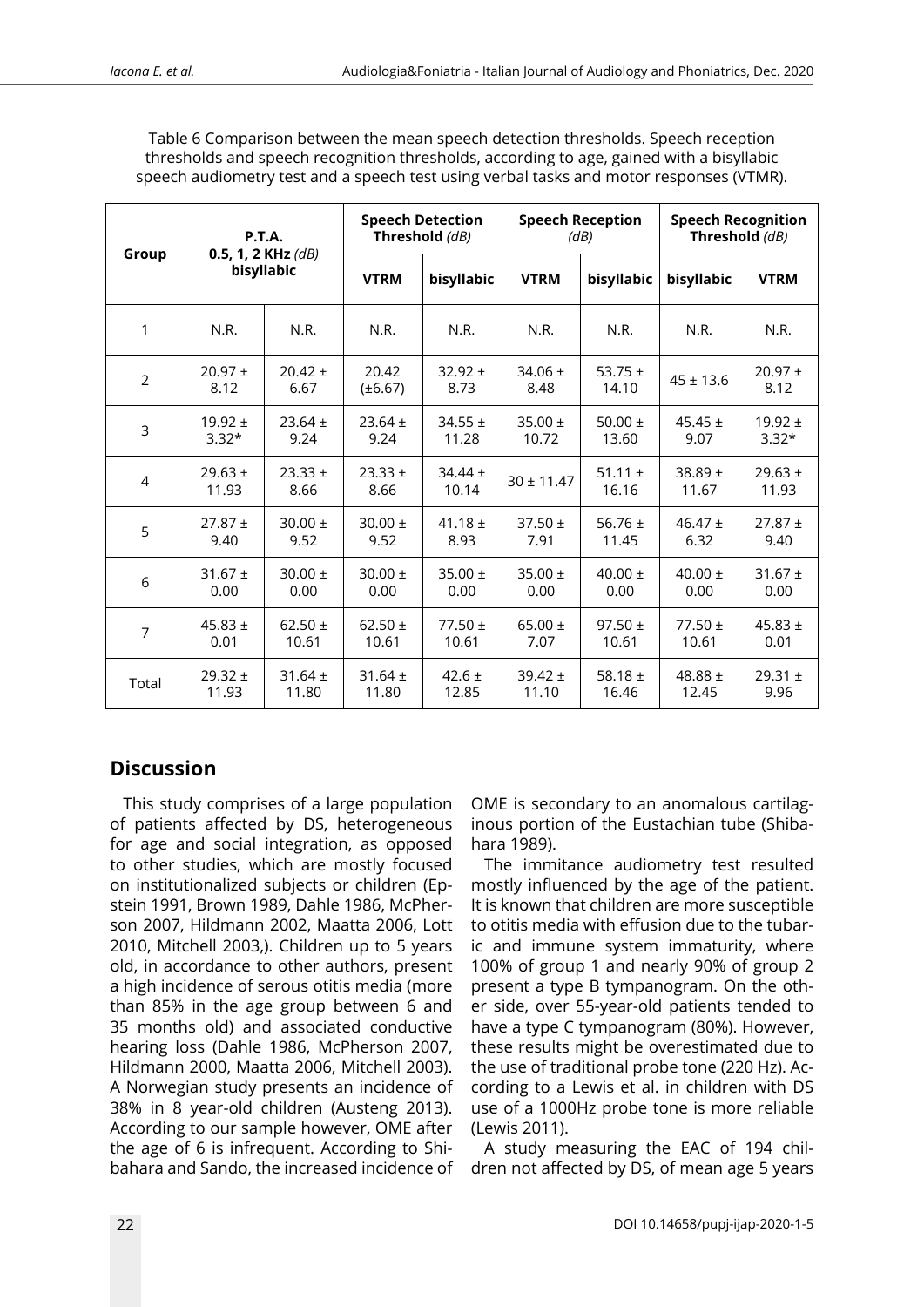old, evidenced a diameter varying from 4.8 ± 0.5mm and 9.3 ± 0.9mm (Noh 2012). EAC measurements in our sample, of similar age, evidence a narrower canal. Other studies present an incidence of 40-50% of stenotic canal in subjects affected by DS (Cole 1990, Ito 2015, Bairati 1971, Shott 2001, Venail 2004, Rodman 2012).

In accordance to previous studies, where conductive hearing loss is present in 53-88%, 50% of our sample suffered from conductive hearing loss, while a mixed or sensorineural hearing loss varies from 4 to 55% (Balkany 1979, Kattan 2000). Our data evidence a normal hearing in almost all subjects between 6 and 14 years old, whereas from age 3 to 54 years old present a mean hearing threshold at 500, 1000, 2000 and 4000Hz between 10 and 40dB; moreover, they confirm a majority of conductive hearing loss over other types of hearing loss, and from the third decade (after 25 years old), a deflection on acute frequencies (4kHz and 8kHz) similar to presbyacusis. Conductive hearing loss can be a result of the high incidence of OME, although recent studies stress the presence of other middle ear malformations, not responsive to therapy, such as incudostapedial and incudomalleolar articulation anomalies (Ogando 2013, Fausch 2015). Several histopathological studies and radiologic studies have evidenced multiple inner ear anomalies in DS. Some inner ear anomalies, frequently found in DS, in particular lateral semicircular canal malformations and semicircular canal dehiscence, may also result in conductive hearing loss (Minor 2003, Chien 2011). On the other hand, Bilgin et al., affirm a Mondini anomaly in 25% of DS patients (Bilgin 1996). The anomaly mostly associated to SNHL is inner auditory canal stenosis (IAC), observed in 24,5% of DS ears, and up to 57.1% of DS with SNHL (Intrapiromkul 2012). Krmpotic-Nemanic observed early osteoid deposition in the fundus of the IAC adjacent to the spiral tract in this population, causing a compression of the peripheral fibers of the cochlear nerve (Krmpotic-Nemanic 1970).

In literature there are no specific studies of speech audiometry on subjects affected by DS; our results with the VTMR (verbal tasks and motor responses) test are similar to those published by Di Berardino et al. (Di Berardino 2012). In comparison to traditional

speech audiometry, the use of VTMR allowed better scores at speech reception and speech recognition thresholds, at lower intensities due to an increase in clues available to the listener, generating a simpler test for subjects with cognitive impairments. Our results confirm hearing aids' utility in patients suffering from hearing loss: all subjects profit greatly from hearing aids' use.

The sample examined presents several maxillo-facial malformations, characteristic of DS: more than 80% of the patients present relative macroglossia, palate alterations (ogival palate) are present in 57.4%, nasal respiratory stenosis in nearly 38% and nasal fossae pathologic secretion in 38.3% of the cases, mostly in paediatric subjects (more than 75%), similarly to previous studies (Ramia 2014, Shott 2006, Shott 2006 bis).

This study aimed to perform an audiological screening, to provide an actual representation of the auditory picture of subjects affected by DS, irrespective of the global health state, the social integration, rehabilitation or age. In order to acquire a better interpretation of the data, it was fundamental to divide the sample according to the age.

Hearing problems in paediatric DS subjects are extremely frequent and, as reported in literature, affect negatively learning and language development, which may lead to important repercussions on cognitive abilities; a periodic audiological evaluation is therefore crucial in order to act promptly, both on a medical-surgical level and rehabilitation.

On the other hand, almost all adults do not present hearing impairments to a grade which can affect communication, even though an early presbyacusis is quite frequent. These results are caused by an improvement in cognitive capacities and of therapeutic approaches and rehabilitation, which have reduced the incidence of permanent hearing damage caused by Eustachian tube dysfunction and recurrent serous otitis media. Patients over 50, although few in our sample, present hearing loss, which is difficult to quantify due to a combined important cognitive decay, associated to the early senile deteriorating processes, typical of the trisomy 21.

The use of hearing aids rehabilitation in subject affected by DS proved to be significantly lower to real needs. In cases where rehabilita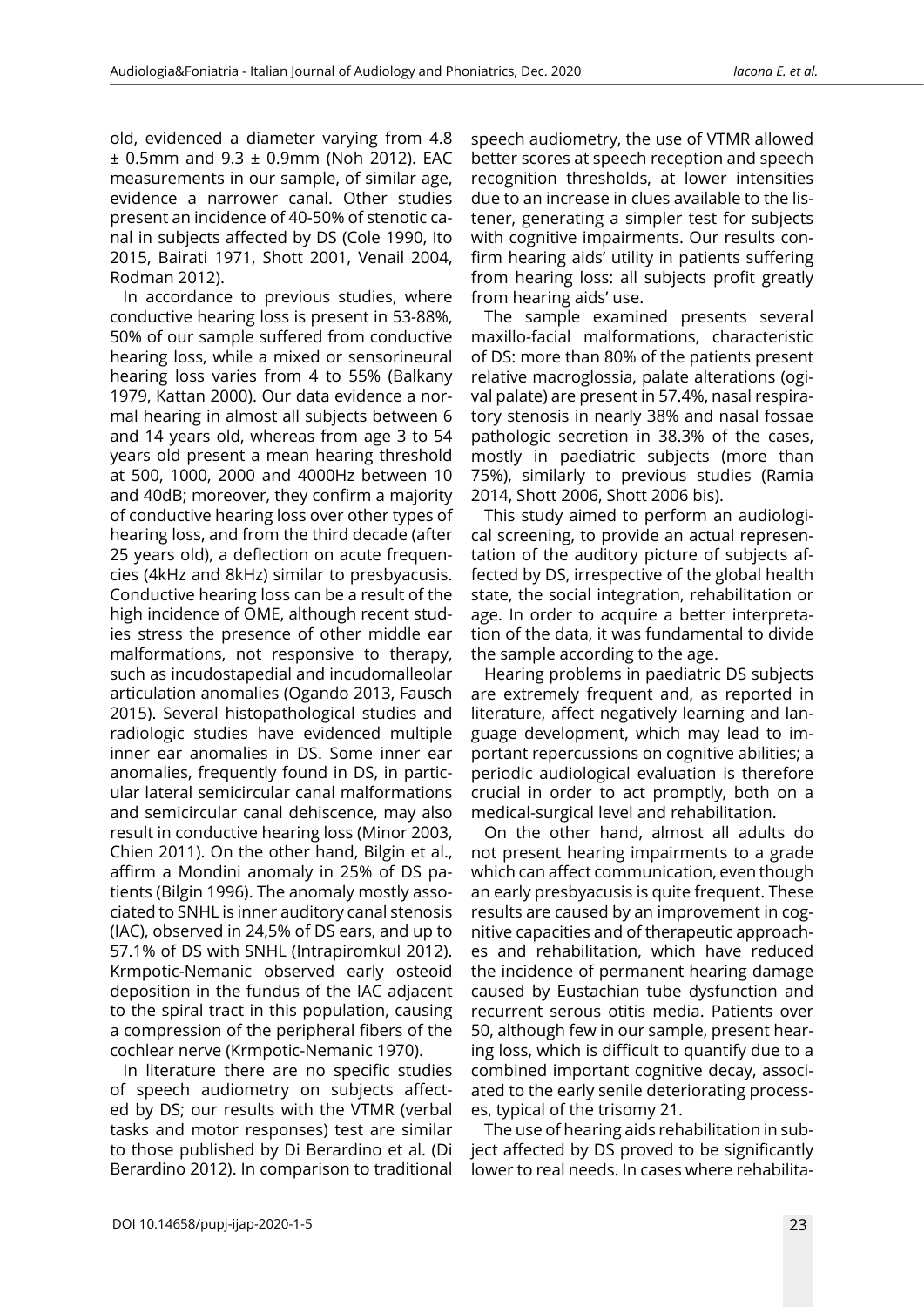tion has been carried out we found satisfactory results. This data deserves further study to assess the cognitive effects of early rehabili-

tation: the relationship between hearing loss and cognitive decline and between hearing loss and dementia are well known.

## **Acknowledgments**

Authors thank Dr. Luigi Flaminio Ghilardini for the technical assistance regarding the Figures.

## **References**

- Austeng, M.E., Akre, H., Øverland, B., Abdelnoor, M., Falkenberg, E.S., Kværner, K.J. (2013) Otitis media with effusion in children with in Down syndrome. *Int J Pediatr Otorhinolaryngol.* 77(8): 1329-32.
- Bacciu, A., Pasanisi, E., Vincenti, V., Giordano, D., Caruso, A., Lauda, L., Bacciu, S. (2005) Surgical treatment of middle ear cholesteatoma in children with Down syndrome. *Otol Neurotol.* Sep; 26(5): 1007-10.
- Bairati A. Trattato di anatomia umana. vol. IV. Minerva Medica. Torino, 1971. Pp: 445.
- Balkany, T.J., Downs, M.P., Jafek, B.W., KraJicek, M.J. (1979). Hearing loss in Down's syndrome: a tractable handicap more common than generally recognized. *Clin Pediatr (Phila).* 18(2): 116-8.
- Bilgin, H., Kasemsuwan, L., Schachern, P.A., et al. (1996) Temporal bone study of Down's syndrome. *Arch Otolaryngol Head Surg*, 122(3): 271-5.
- Blaser, S., Propst, E.J., Martin, D., Feigenbaum, A., James, A.L., Shannon, P., Papsin, B.C. (2006). Inner ear dysplasia is common in children with Down syndrome (trisomy 21*). Laryngoscope*. Dec; 116 (12): 2113-9.
- Bocca, E., Pellegrini, A. (1950). Studio statistico sulla composizione della fonetica della lingua italiana e sua applicazione pratica all'audiometria con le parole. *Arch Ital Otol Rinol Laryngol*. Sep; 61(Supp1. 5): 116-41.
- Brooks, D.N., Wooley, H., Kanjilal, G.C. (1972). Hearing loss and middle ear disorders patients with Down syndrome (mongolism). *J Ment Defic Res*. Mar; 16(1): 21-9.
- Brown, P.M., Lewis, G.T., Parker, A.J., Maw, A.R. (1989) The skull base and nasopharynx in Down's syndrome in relation to hearing impairment. *Clin Otolaryngol Allied Sci.* Jun; 4(3): 241-6.
- Chien, W.W., Carey, J.P., Minor, L.B. (2011). Canal dehiscence. *Curr Opin Neurol*. Feb; 24(1): 25-31.

Clark, J.G. (1981). Uses and abuses of hearing loss classification ASHA. Jul 23(7):493-500.

- Cole, R.R., Jahrsdoerfer, R.A. (1990). The risk of cholesteatoma in congenital aural stenosis*. Laryngoscope*. Jun; 100(6): 576-8.
- Cunningham, C., McArthur, K. (1981). Hearing loss and treatments in young Down's syndrome children. *Child Care Health Dev*. Nov-Dec; 7(6): 357-74.
- Dahle, A.J., McCollister, F.P. (1986). Hearing and otologic disorders in children with Down syndrome. *Am J Ment Defic*. May; 90(6): 636-42.
- Desai, S.S. (1997) Down syndrome: a review of the literature. *Oral Surg Oral Med Oral Pathol Oral Radiol Endod* 84(3): 279-85.
- Di Berardino, F., Forti, S., Cesarani, A. (2012). VTMR, a new speech audiometry test with verbal tasks and motor responses. *Ann Otol Rhinol Laryngol*. Apr; 121 (4): 253-60.
- Epstein, C.J. (1991). Morphogenesis of Down Syndrome. Wiley-Liss, New York,
- Erikson, E.H. (1963). Childhood and society (2ed). New York, Norton.
- Fausch, C., Röösli, C. (2015). The incudomalleolar articulation in Down syndrome (trisomy 21): a temporal bone study. *Otol Neurotol.* 36(2): 348-53.
- Hildmann, A., Hildmann, H., Kessler, A. (2002). Hearing disorders in children with Down's syndrome. Laryngorhinootologie. Jan; 81(1): 3-7. 329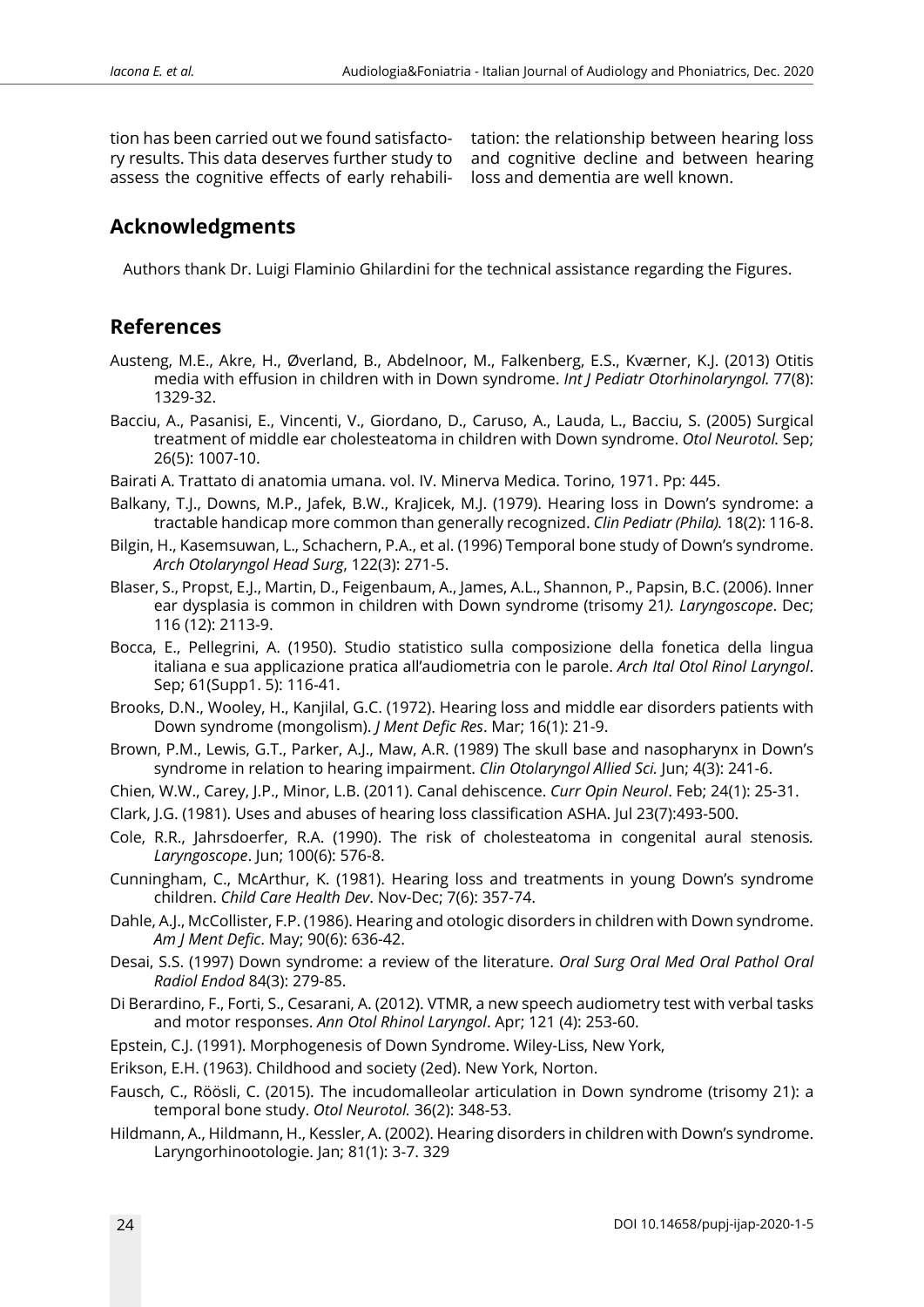- Ino, Y., Imamura, Y., Harigai, S., Tanaka, Y. (1999). Efficiency of tympanostomy tube insertion for otitis media with effusion in children with Down syndrome. *Int J Pediatr Otorhinolaryngol*. 49:143-149.
- Intrapiromkul, J., Aygun, N., Tunkel, D.E., Carone, M., Yousem, D.M. (2012). Inner ear anomalies seen on CT images in people with Down syndrome. *Pediatr Radiol*. 42(12): 1449-55.
- Ito, T., Kubota, T., Watanabe, T., Futai, K., Furukawa, T., Kakehata, S. (2015). Transcanal endoscopic ear surgery for pediatric population with a narrow external auditory canal. *Int J Pediatr Otorhinolaryngol*. 79(12): 2265-9.
- Jacobs, I.N., Gray, R.F., Todd, W. (1996). Upper airway obstruction in children with Down syndrome. *Arch Otolaryngol Head Neck Surg*. 122(9): 945-50.
- Kanamori, G., Bitter, M., Brown, J., Williams-Smith, L. (2000) Otolaryngologic manifestations of Down syndrome*. Otolaryngol Clin North Am*. Dec; 33(6): 1285-92.
- Kattan, H.A., Jarrar, R.F., Mahasin, Z.Z. (2000) A pilot study of the relationship between Down's syndrome and hearing loss. *Saudi Med J*. 21 (10): 931-3.
- Kattan, H.A., Jarrar, R.F., Mahasin, Z.Z. (2000) A pilot study of the relationship between Down's syndrome and hearing loss*. Neurosciences (Riyadh*). 5(4): 240-2.
- Krmpotic-Nemanic, J. (1970). Down's syndrome and presbyacousis. *Lancet*. 26; 2 (7674):670-671.
- Lewis, M.P., Bradford Bell, E., Evans, A.K. (2011). A comparison of tympanometry with 220 Hz and 1000 Hz probe tones in children with Down syndrome*. Int J Pediatr Otorhinolaryngol.* 75(12):1492-5.
- Lott, I., Dierssen, M. (2010). Cognitive deficits and associated neurological complications in individuals with Down's syndrome, *Lancet Neurol.*Jun; 9(6): 623-33.
- Maatta, T., Kaski, M., Tamila, A., Keinanen-kiukaanniemi, S., Livanainen, M. (2006). Sensory impairments and health concerns related to the degree of intellectual disability in people with Down syndrome. *Downs Syndr Res Pract.* Sep; 11(2): 78-83.
- Manaligold, J.M., Smith, R.J. (1998). The syndromal child. In: Bailey B. Head and Neck Surgery Otolaryngology, 2nd edition. Lippincott Williams & Wilkins. New York. pp. 1266-7.
- McPherson, B., Lai, S.P., Leung KK, Ng IH. Hearing loss in Chinese school children with Down sindrome. Int J Pediatr Otorhinolaryngol 2007 Dec; 71(12): 1905-15.
- McPherson, B., Pui-Shan Lai, S, Kwong-Ki Leung, K., Hoi-Yee Ng, I. (2007). Hearing loss in Chinese school children with Down syndrome*. Int J Pediatr Otorhinolaryngol.* Dec; 71(12):1905-15.
- Minor, L.B., Carey, J.P., Cremer, P.D., Lustig, I-JR., Streubel, S.O., Ruckenstein, M.J. (2003). Dehiscence of bone overlying the superior canal as a cause of apparent conductive hearing loss*. Otol Neurotol.* Mar; 24(2): 270-8.
- Mitchell, R.B., Call, E., Kelli, J. (2003). Ear, nose and throat disorders in children with Down syndrome. *Laryngoscope.* Feb1;113(2).259-63
- Noh, H., Lee, DI-I. (2012). Direct measurement of ear canal volume in a pediatric population: can we explain its individual variation in terms of age and body weight? *Int J Pediatr Otorhinolaryngol*. May; 76(5): 658-62.
- Ogando, P.B., Röösli, C., Karmody, C.S., Northrop, C.C. (2013). The incudostapedial articulation in Down's syndrome (trisomy 21): a temporal bone study. *Otol Neurotol*. 34(8):1489-95.
- Park, A.H., Wilson, M.A., Stevens, P.T., Harward, R., Holder, N. (2012). Identification of hearing loss in pediatric patients with Down syndrome. *Otolaryngol Head Neck Surg* Jan; 146(1): 135-40.
- Ramia, M., Musharrafieh, U., Khaddage, W., Sabri, A. (2014). Revisiting Down syndrome from the ENT perspective: review of literature and recommendations. *Eur Arch Otorhinolaryngol.* 271(5): 863-9.
- Rodman, R., Pine, H.S. (2012). The otolaryngologist's approach to the patient with Down syndrome. *Otolaryngol Clin North Am*. 45(3): 599-629.
- Shibahara, Y., Sando, I. (1989). Congenital anomalies of the eustachian tube in Down syndrome. Histopathologic case report. *Ann Otol Rhinol Laryngol*. 98(7 Pt l): 543-7.